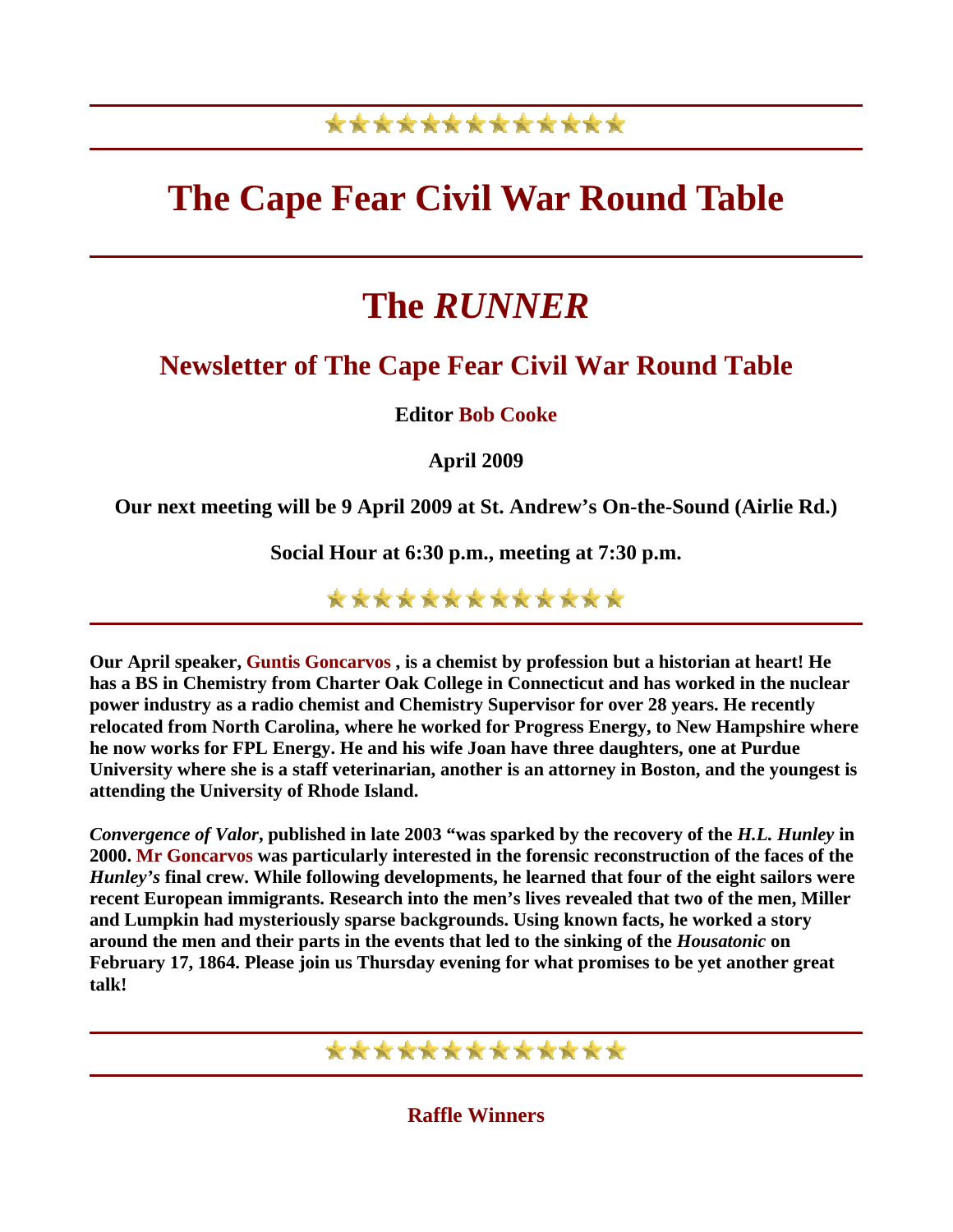*Songs of the Civil War***- Richard Riano** *Glory in Thy Name***- Al Hines** *This Hallowed Ground***- Charles Watson** *The History of the 117th New York Volunteers***- Palmer Royal** *The Last to Die***- Ed Gibson** *Under Custer's Command***- Bruce Patterson**



**Grand prize winner -** *Don Troiani's Civil War***- Walt Bullard (welcome back Walt!)** 



**At our March meeting, Mr. Brian Kraus did indeed set the stage for our upcoming trip to New Bern. Beginning with uniforms and accoutrement s that were worn and carried by the Union and Confederate troops, he indicated that on the day of the battle in March 1862, the men of both sides looked quite similar. It had rained heavily the preceding day, so much so that many of the Northerners rifles failed to fire because they had not "kept their powder dry." The rain also caused their wooden stocks to swell so much so that the ramrods could not be withdrawn. Many of the Union regiments went into battle knowing they could only fire one or two shots, so they were ordered to fix bayonets. With audience participation, he showed how the troops were aligned and sent forward, elbow to elbow.** 

**Knowing that the successful attack of Union General Ambrose Burnside on the coast of North Carolina would lead to further incursions, the Confederates prepared to defend the deep-water port (and its two rail lines) of New Bern. The Confederate g eneral in overall command was Lawrence O'Bryan Branch, a well-**

**known pre-war politician. Branch had taken to military command and was good at it. Unfortunately, he erred in the placement of his troops (he had between 4,000 and 4,500 men) and** 

### \*\*\*\*\*\*\*\*\*\*\*\*\*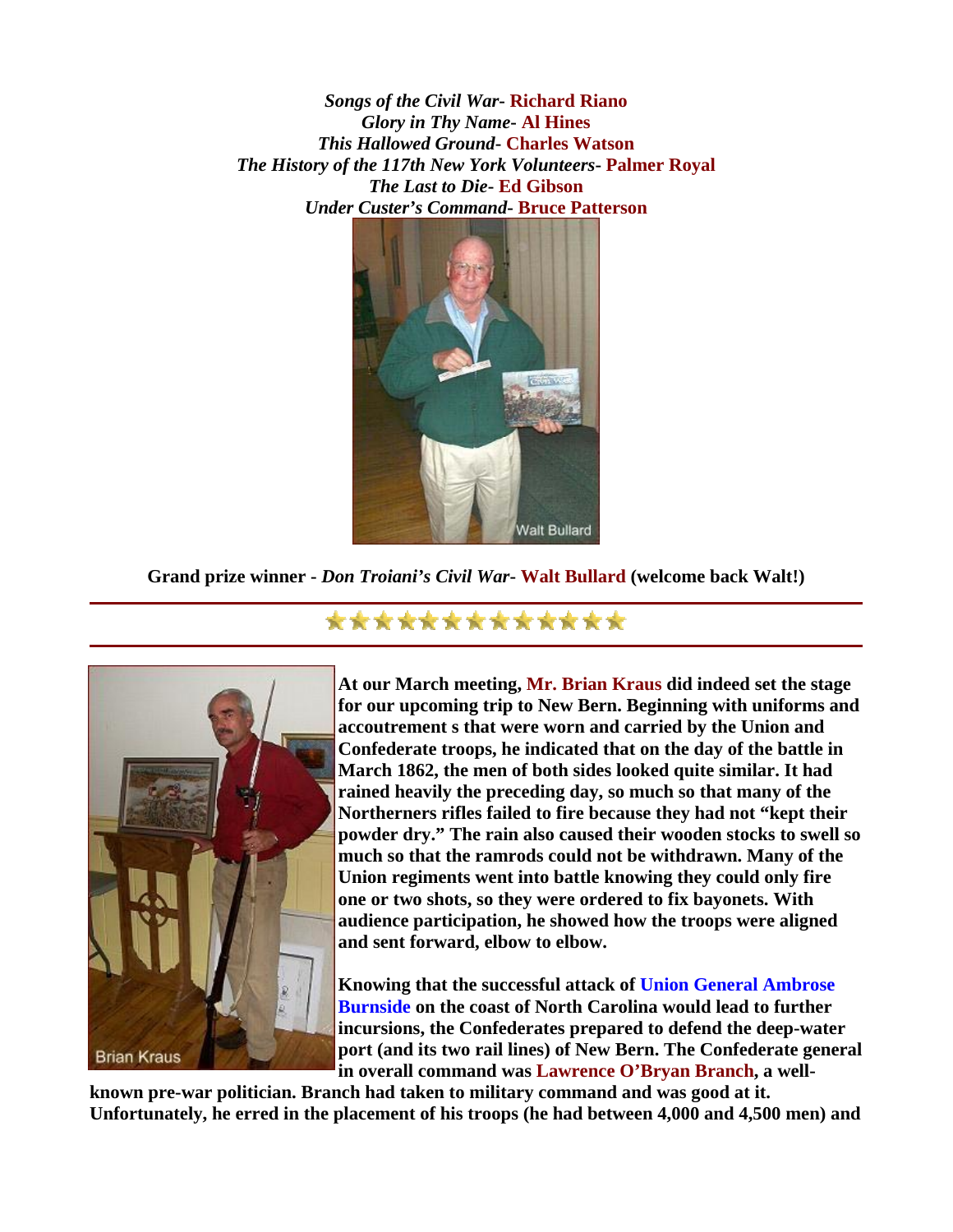**when the battle commenced, it was found that the untried militia was holding the center of the line. The militia were flanked by the 35th NC regiment. That unit had, according to Mr. Kraus, undergone a terrific bombardment by U.S. Navy gunships the day prior when they were sent to Fisher's Landing to oppose the Union amphibious assault. As they were quite "skittish" about being shelled again, the Confederate line began to waver as the first U.S. soldiers hit them.** 

**Burnside's men numbered around eleven thousand, along with several gunboats that could ply up the Trent River and shell the Southern defenders. The militiamen withstood but two vollies from the attackers before fleeing from their position. In General Branch's report he wrote: "The militia had now abandoned their positions, and the utmost exertions of myself and my staff could not rally them. Colonel Sinclair's regiment [the 35th] very quickly followed their example, retreating in the utmost disorder."** 

**While the center of the line was disintegrating, the 26th NC, commanded by future Governor Zebulon B. Vance, was holding back the attackers on the Confederate right flank. Soon however, they began to realize, as they took fire from their left, that they had been flanked. A general withdrawal ensued; one that soon became a rout. The Confederates finally reformed their line at Kinston. The losses were as follows: CSA- 64 dead and 89 wounded; USA- 88 dead and 370 wounded. Although the numbers listed are not like those of later Virginia battlefields, Mr. Krause pointed out that based on the lower numbers of men engaged, the percentage of killed and wounded is notably higher than other battles.** 

**New Bern was lost to the Confederacy and although several attempts were made to recapture it, the city would serve the Union well as a strong enclave throughout the war. It would be from New Bern that raids were dispatched to strike the Wilmington and Weldon Railroad.** 

## \*\*\*\*\*\*\*\*\*\*\*\*\*

### **EXTRA ! EXTRA ! EXTRA !**

**Burnside Visits New Bern (and stayed a while)** 

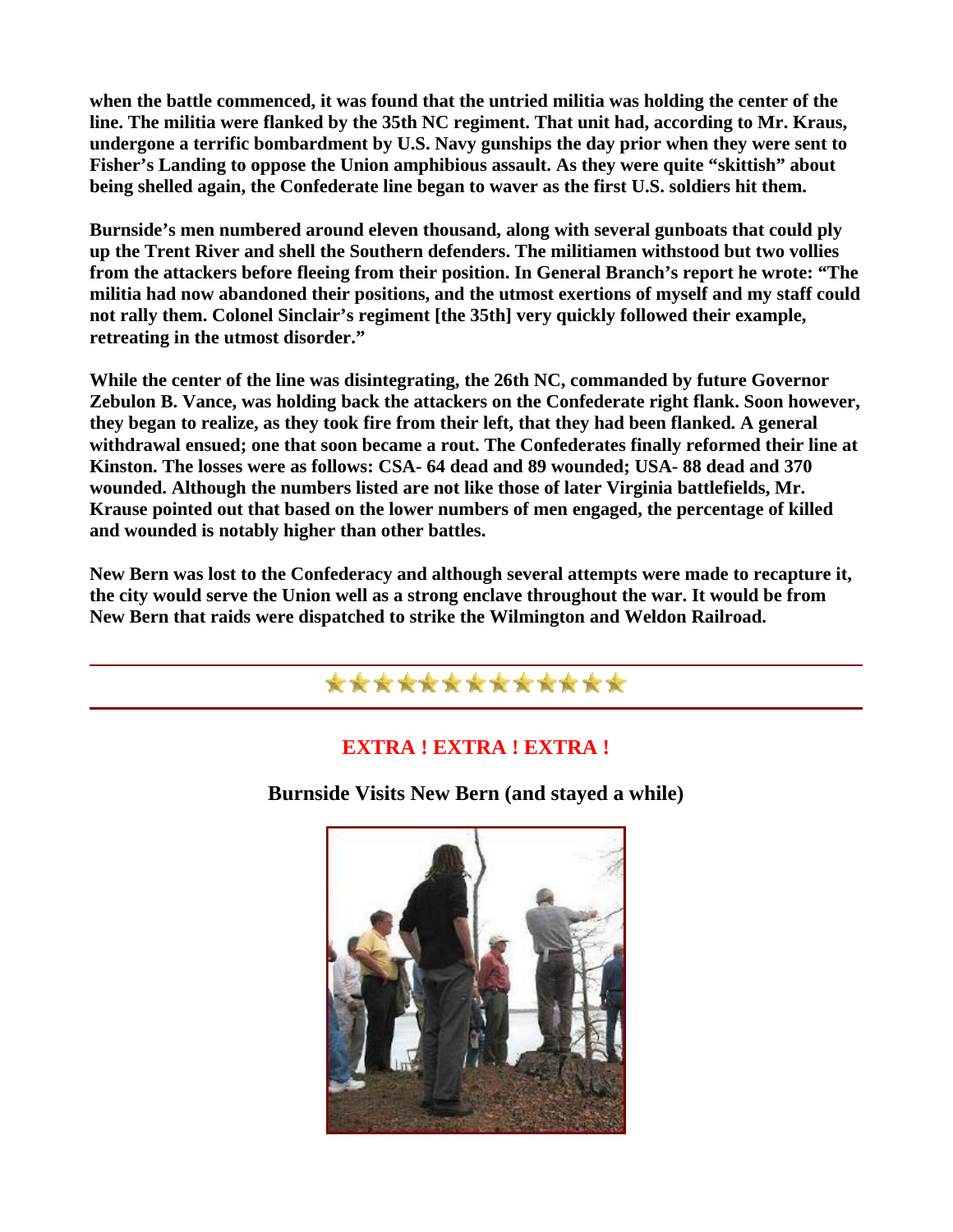#### **(Images provided by Ann Hertzler)**



**Rain threatened throughout Saturday, 28 March 2009 when 25 members, friends and guests of your Cape Fear Civil War Round Table traveled by chartered bus to the New Bern Battlefield. The weather, in fact, was not unlike the conditions that existed in that strategic port city when Brigadier Ambrose E. Burnside landed his expeditionary force on the south bank of the Neuse River and approached New Bern.** 

**Noted Civil War artist and historian Brian Kraus had set the stage for our tour with his splendid presentation to the Round Table earlier in March. At that time and again during the tour, Brian** 

**emphasized his talk by showing the weathered uniforms of the North Carolina 33rd Infantry with their signature "black tabs", soldiers field equipment and finally a Enfield rifle and bayonet.** 

**The battlefield today consists of some 27 acres of the original site of the assault on New Bern. The redans built by the Confederate troops have (remarkably) been undisturbed for the 147 years and except for tree growth, look exactly as they did in 1862. Likewise, Fort Thompson, an earthen fort overlooking the Neuse and anchoring the Confederate left flank remains in pristine condition.** 

**General Burnside led some 11,000 Union troops towards New Bern. Confederate forces numbering some 4,500 inexperienced and ill-equipped troops were led by General Laurence O'Bryan Branch, a politician with little military experience. General Branch was determined to** 



**defend New Bern at a line of entrenchments that ran from Fort Thompson on the Neuse, inland to the edge of a deep swampy backwater called Bullen's Branch. This defensive line was cut (almost in the middle) by the** 



**Atlantic & North Carolina Railroad tracks and it was in this sector that the Union troops broke through the Confederate line defended by the 33rd. The battle lasted some four hours. Causalities were high and although the 33rd Infantry Regiment was to fight many battles in the years to come, they rarely incurred losses as heavy as during this baptism of fire.**